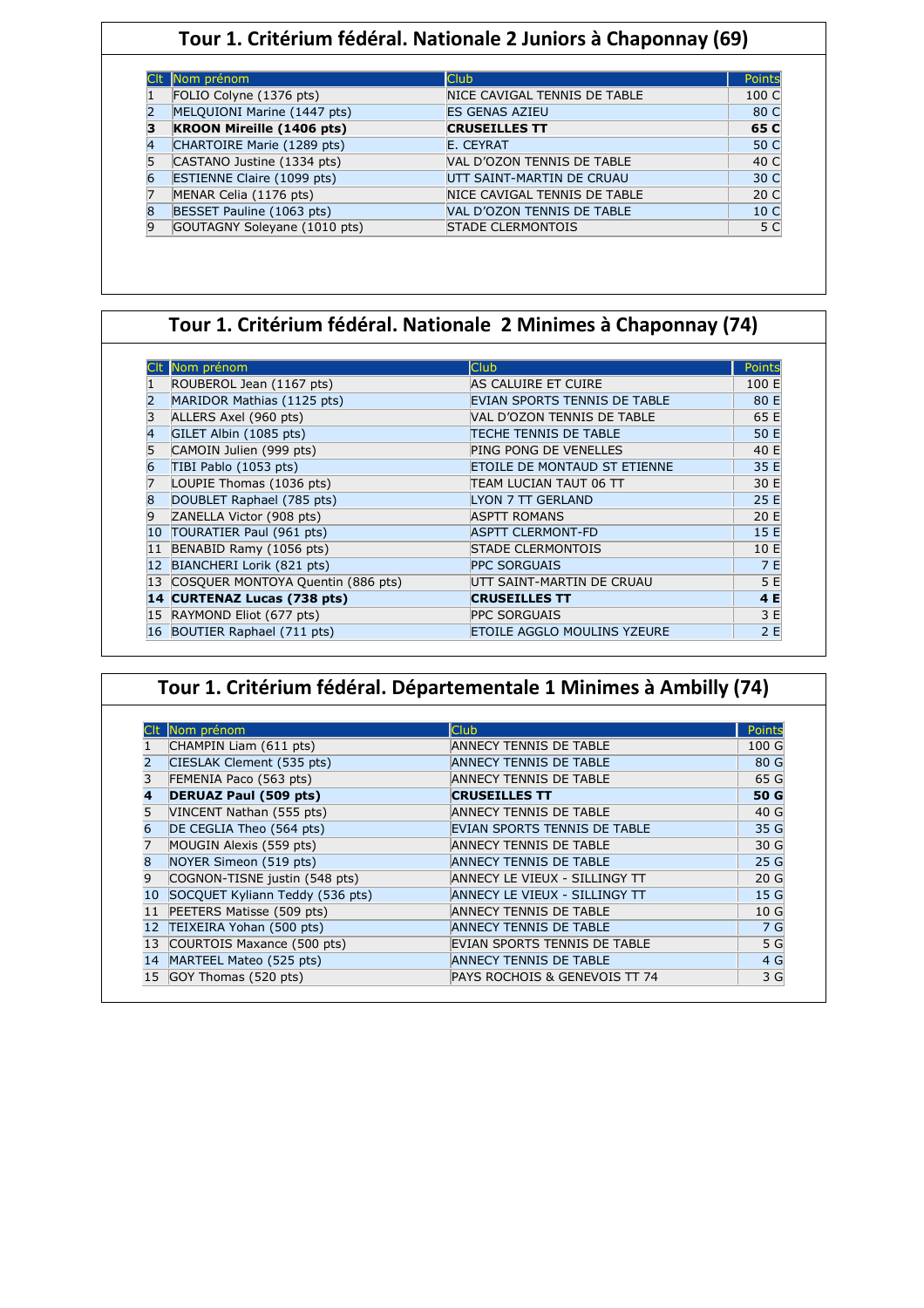### **Tour 1. Critérium fédéral. Départementale 2 Minimes à Ambilly (74)**

|    | Nom prénom                       | <b>Club</b>                     | <b>Points</b> |
|----|----------------------------------|---------------------------------|---------------|
|    | PORTIER Julyan (500 pts)         | <b>ANNECY TENNIS DE TABLE</b>   | 100 H         |
| 2  | CARABEUF Florian (500 pts)       | EVIAN SPORTS TENNIS DE TABLE    | 80 H          |
| 3  | LEMBREZ Edouard (500 pts)        | <b>ANNECY TENNIS DE TABLE</b>   | 65 H          |
| 4  | CHARRUAU Alessio (513 pts)       | EVIAN SPORTS TENNIS DE TABLE    | 50 H          |
| 5  | BRIERRE Ange (500 pts)           | CLUSES TENNIS DE TABLE          | 40 H          |
| 6  | BAZARD Erkem (500 pts)           | <b>ENTENTE PONGISTE AMBILLY</b> | 35 H          |
| 7  | SIMONNEY Marius (500 pts)        | <b>SALLANCHES TT</b>            | 30 H          |
| 8  | COLLOT Edgar (500 pts)           | <b>SALLANCHES TT</b>            | 25 H          |
| 9  | LANDU KINKELA Nelson (527 pts)   | <b>ENTENTE PONGISTE AMBILLY</b> | 20 H          |
| 10 | <b>HARVEY George (500 pts)</b>   | <b>CRUSEILLES TT</b>            | 15H           |
| 11 | CUENOT Firmin (500 pts)          | <b>ENTENTE PONGISTE AMBILLY</b> | 10 H          |
| 12 | ROUBAUD Valentin (536 pts)       | PAYS ROCHOIS & GENEVOIS TT 74   | 7 H           |
| 13 | VINCENT Ianis (500 pts)          | PAYS ROCHOIS & GENEVOIS TT 74   | 5 H           |
| 14 | DICUONZO Matteo (500 pts)        | <b>ENTENTE PONGISTE AMBILLY</b> | 4 H           |
| 15 | BRUYERE-GALLETY Adonis (500 pts) | CRAN GEVRIER TENNIS DE TABLE    | 3 H           |
| 16 | DE CARGOUET Guy (500 pts)        | PAYS ROCHOIS & GENEVOIS TT 74   | 2H            |

### **Tour 1. Critérium fédéral. Départementale 3 Minimes à Ambilly (74)**

|   | Nom prénom                        | Club                               | Points |
|---|-----------------------------------|------------------------------------|--------|
|   | LOUPY Romain (500 pts)            | PAYS ROCHOIS & GENEVOIS TT 74      | 100 I  |
|   | TRACQUI Gaetan (527 pts)          | PAYS ROCHOIS & GENEVOIS TT 74      | 80 I   |
|   | BALTHAZARD Simon (500 pts)        | <b>PING DE MARGENCEL</b>           | 65 I   |
|   | HUGUET Thomas (500 pts)           | <b>STELLA THONON</b>               | 50 I   |
|   | TRACQUI Quentin (510 pts)         | PAYS ROCHOIS & GENEVOIS TT 74      | 40 I   |
| 6 | ANTOINE LAFOSSE Oscar (500 pts)   | ANNECY LE VIEUX - SILLINGY TT      | 35 I   |
|   | SERRANO Kevin (500 pts)           | CRAN GEVRIER TENNIS DE TABLE       | 30 I   |
| 8 | MOUDNIB-BROSSET Gabriel (500 pts) | CRAN GEVRIER TENNIS DE TABLE       | 25I    |
| 9 | <b>EXERTIER Antonin (500 pts)</b> | <b>CRUSEILLES TT</b>               | 20I    |
|   | 10 $GUEZ$ Teo (500 pts)           | CLUB DE TENNIS DE TABLE DE GESSIEN | 15 I   |
|   | 11 MONTEIL Florent (500 pts)      | <b>PING DE MARGENCEL</b>           | 10 I   |
|   | 12 SAUGNEAU Enzo (500 pts)        | <b>ANNECY TENNIS DE TABLE</b>      | 7I     |
|   | 13 SONZINI Evan (500 pts)         | ANNECY TENNIS DE TABLE             | 5 I    |
|   | 14 BONHOURE Hugo (500 pts)        | <b>ENTENTE PONGISTE AMBILLY</b>    | 4I     |
|   | 15 PARISOT Jules (500 pts)        | EVIAN SPORTS TENNIS DE TABLE       | 3I     |
|   | 16 COT Benjamin (500 pts)         | PAYS ROCHOIS & GENEVOIS TT 74      | 2I     |
|   | GAILLARD Alex (500 pts)           | EVIAN SPORTS TENNIS DE TABLE       |        |
|   | 18 DA COSTA Simon (500 pts)       | <b>PING DE MARGENCEL</b>           |        |

# **Tour 1. Critérium fédéral. Départementale 1 Cadets à Seynod (74)**

|   | Nom prénom                               | <b>Club</b>                      | <b>Points</b> |
|---|------------------------------------------|----------------------------------|---------------|
|   | VUARGNOZ Tristan (927 pts)               | EVIAN SPORTS TENNIS DE TABLE     | 100 F         |
| 2 | LOISELEUR Florent (638 pts)              | PAYS ROCHOIS & GENEVOIS TT 74    | 80 F          |
| 3 | MASSET Quentin (735 pts)                 | <b>ANNECY TENNIS DE TABLE</b>    | 65 F          |
|   | <b>CURTENAZ Theo (598 pts)</b>           | <b>CRUSEILLES TT</b>             | 50 F          |
|   | DELAGE Ulysse (590 pts)                  | <b>ANNECY TENNIS DE TABLE</b>    | 40 F          |
| 6 | MANIGLIER Lucas (503 pts)                | CRAN GEVRIER TENNIS DE TABLE     | 35 F          |
| 7 | DINANT-MEIER Florian (524 pts)           | ANNECY LE VIEUX - SILLINGY TT    | 30 F          |
| 8 | PERRISSIN Arthur (540 pts)               | <b>ANNECY TENNIS DE TABLE</b>    | 25 F          |
| 9 | VALOUR Antonin (646 pts)                 | <b>ANNECY TENNIS DE TABLE</b>    | 20 F          |
|   | 10 ROY Matis (523 pts)                   | <b>SALLANCHES TT</b>             | 15F           |
|   | 11 GALOUZEAU DE VILLEPI Aimery (548 pts) | ANNECY LE VIEUX - SILLINGY TT    | 10 F          |
|   | 12 SAUTHIER Liam (500 pts)               | <b>RUMILLY T T C</b>             | 7 F           |
|   | 13 TRIFUNOVIC Lucas (541 pts)            | CLUB DE TENNIS DE TABLE DE POISY | 5 F           |
|   | 14 BEQIRI Adrian (531 pts)               | <b>ANNECY TENNIS DE TABLE</b>    | 4 F           |
|   | 15 MARIN PACHE Liam (517 pts)            | ANNECY TENNIS DE TABLE           | 3 F           |
|   | 16 BENZIANE Zaky (500 pts)               | ANNECY LE VIEUX - SILLINGY TT    | 2F            |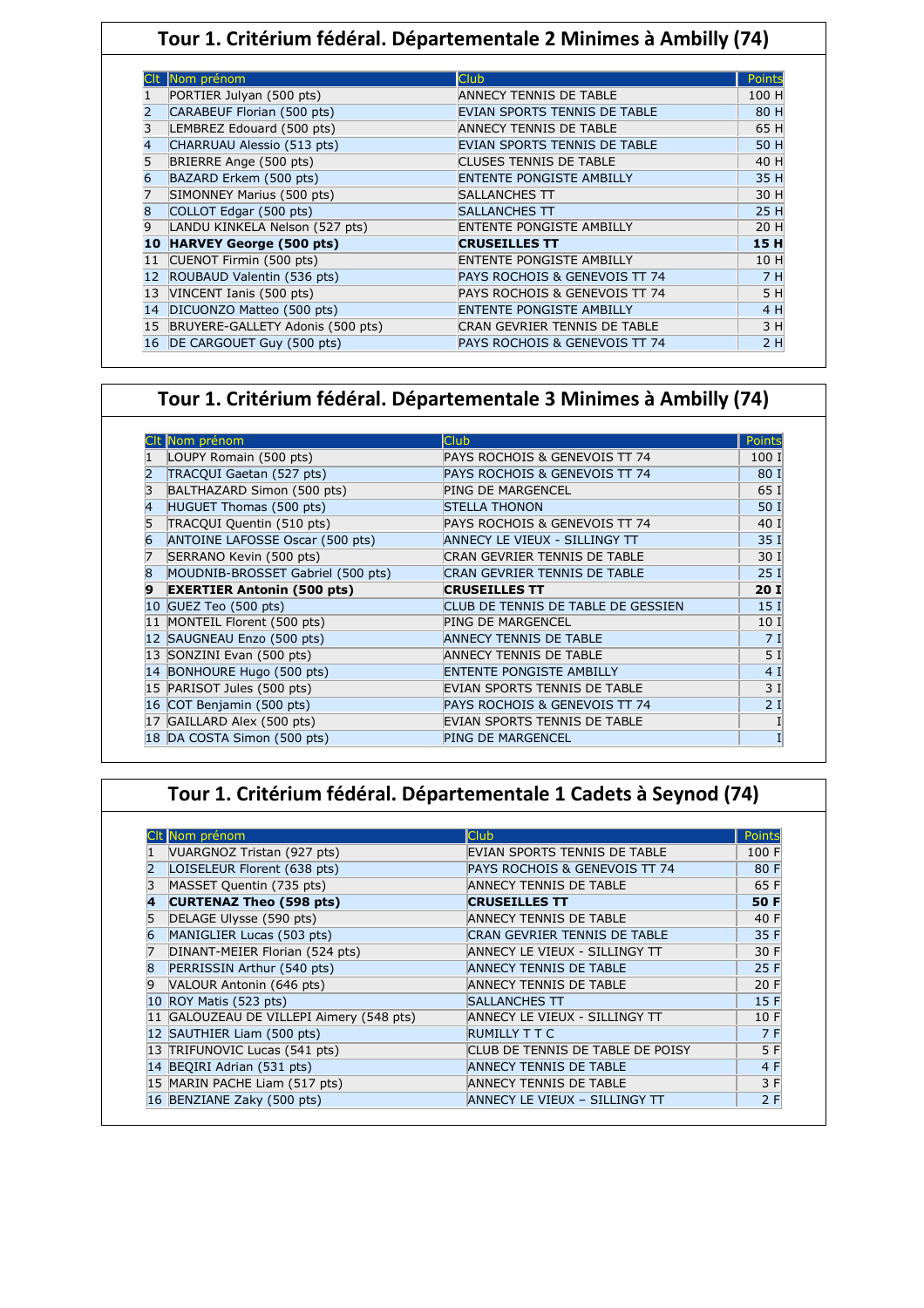## **Tour 1. Critérium fédéral. Départementale 2 Cadets à Seynod (74)**

|              | Nom prénom                       | Club.                            | Points          |
|--------------|----------------------------------|----------------------------------|-----------------|
|              | GOLLIET Hugo (624 pts)           | RUMILLY T T C                    | 100 G           |
|              | CALLAMAND Maxime (530 pts)       | ANNECY LE VIEUX - SILLINGY TT    | 80 G            |
| 3            | <b>ROSSIER Killian (500 pts)</b> | <b>CRUSEILLES TT</b>             | 65 G            |
| 4            | MABBOUX Ewan (500 pts)           | CLUB DE TENNIS DE TABLE GESSIEN  | 50 G            |
| 5            | MCTEER Kerrian (500 pts)         | CLUB DE TENNIS DE TABLE GESSIEN  | 40 G            |
| 6            | SALTAS Yannick (500 pts)         | CLUB DE TENNIS DE TABLE GESSIEN  | 35 G            |
| 7            | VANI Enzo (500 pts)              | CRAN GEVRIER TENNIS DE TABLE     | 30 G            |
| 8            | SPROULE Alexander (500 pts)      | CLUB DE TENNIS DE TABLE GESSIEN  | 25 G            |
| 9            | REYNAUD Louis (500 pts)          | <b>ANNECY TENNIS DE TABLE</b>    | 20 <sub>G</sub> |
| $ 10\rangle$ | ISOARD Emilien (500 pts)         | SALLANCHES TT                    | 15 G            |
| 11           | MERMET-BOUVIER Hugo (500 pts)    | CRAN GEVRIER TENNIS DE TABLE     | 10 G            |
| 12           | THEVENON Florent (500 pts)       | CLUB DE TENNIS DE TABLE GESSIEN  | 7 G             |
| 13           | LACOUR Lancelot (500 pts)        | <b>CRUSEILLES TT</b>             | 5 G             |
| 14           | DENAT Vivien (500 pts)           | CLUB DE TENNIS DE TABLE DE POISY | 4 G             |
| 15           | PENE Guillaume (500 pts)         | <b>FILLIERE TENNIS DE TABLE</b>  | 3 G             |
| 16           | SIGNOUD Leo (500 pts)            | <b>ANNECY TENNIS DE TABLE</b>    | 2G              |

### **Tour 1. Critérium fédéral. Départementale 1 Benjamins à Evian les Bains (74)**

|    | Nom prénom                        | <b>Club</b>                         | Points |
|----|-----------------------------------|-------------------------------------|--------|
|    | LEFRANCOIS Ilan (533 pts)         | PAYS ROCHOIS & GENEVOIS TT 74       | 100 H  |
|    | CASASOLA Kaiji (512 pts)          | EVIAN SPORTS TENNIS DE TABLE        | 80 H   |
| 3  | BOLLON Leo (500 pts)              | <b>SEYNOD TENNIS DE TABLE</b>       | 65 H   |
| 4  | MCHUGO Sam (541 pts)              | PAYS ROCHOIS & GENEVOIS TT 74       | 52 H   |
| 5  | BOMBAIL Diego (500 pts)           | EVIAN SPORTS TENNIS DE TABLE        | 42 H   |
| 6  | AIT MOUHEB Tom (500 pts)          | EVIAN SPORTS TENNIS DE TABLE        | 37 H   |
| 7  | THOUVENIN Maxime (521 pts)        | PAYS ROCHOIS & GENEVOIS TT 74       | 32 H   |
| 8  | TRIME Noah (500 pts)              | <b>CRAN GEVRIER TENNIS DE TABLE</b> | 28 H   |
| 9  | MCHUGO Dylan (500 pts)            | PAYS ROCHOIS & GENEVOIS TT 74       | 25 H   |
| 10 | TAVOLINI Valerio (500 pts)        | <b>ANNECY TENNIS DE TABLE</b>       | 24 H   |
| 11 | LAURENS Anthony (501 pts)         | ANNECY LE VIEUX - SILLINGY TT       | 23 H   |
| 12 | <b>DECOSTER Clement (500 pts)</b> | <b>CRUSEILLES TT</b>                | 22 H   |
| 13 | THOMAS Dohan (500 pts)            | CRAN GEVRIER TENNIS DE TABLE        | 17 H   |
| 14 | <b>DECOSTER Paul (500 pts)</b>    | <b>CRUSEILLES TT</b>                | 15 H   |
| 15 | SERINGE Yohan (500 pts)           | <b>ANNECY TENNIS DE TABLE</b>       | 13 H   |
| 16 | TAITARD Yanis (500 pts)           | EVIAN SPORTS TENNIS DE TABLE        | 11 H   |

## **Tour 1. Critérium fédéral. Départementale 2 Séniors à Seynod (74)**

|    | Nom prénom                         | Club                             | Points |
|----|------------------------------------|----------------------------------|--------|
|    | BERTIN Kevin (1254 pts)            | <b>STELLA THONON</b>             | 100 E  |
|    | BAJOR Etienne (1306 pts)           | <b>ANNECY TENNIS DE TABLE</b>    | 80 E   |
| 3  | TRIQUET Patrice (944 pts)          | RUMILLY T T C                    | 65 E   |
| 4  | GROHAN Eddy (1184 pts)             | PAYS ROCHOIS & GENEVOIS TT 74    | 50 E   |
| 5  | <b>DECOSTER Nicolas (1013 pts)</b> | <b>CRUSEILLES TT</b>             | 40 E   |
|    | REVIL Charles (1317 pts)           | ANNECY LE VIEUX - SILLINGY TT    | 35 E   |
| 7  | JOALLAND Patrick (917 pts)         | CLUB DE TENNIS DE TABLE GESSIEN  | 30 E   |
| 8  | VINE Remi (1026 pts)               | CLUB DE TENNIS DE TABLE GESSIEN  | 25 E   |
| 9  | PHILIPPE Patrick (1222 pts)        | <b>SEYNOD TENNIS DE TABLE</b>    | 20 E   |
| 10 | LESOBRE Romain (1015 pts)          | PAYS ROCHOIS & GENEVOIS TT 74    | 15 E   |
| 11 | GENDRE Boris (896 pts)             | ASSOC. PONGISTE VUACHE           | 10 E   |
| 12 | CHEVILLET Pascal (897 pts)         | CLUB DE TENNIS DE TABLE DE POISY | 7 E    |
| 13 | REJAUNIER Patrick (996 pts)        | <b>ANNECY TENNIS DE TABLE</b>    | 5 E    |
| 14 | KUHN Jeremy (862 pts)              | <b>ENTENTE PONGISTE AMBILLY</b>  | 4 E    |
| 15 | CLERC Maurice (813 pts)            | FILLIERE TENNIS DE TABLE         | 3 E    |